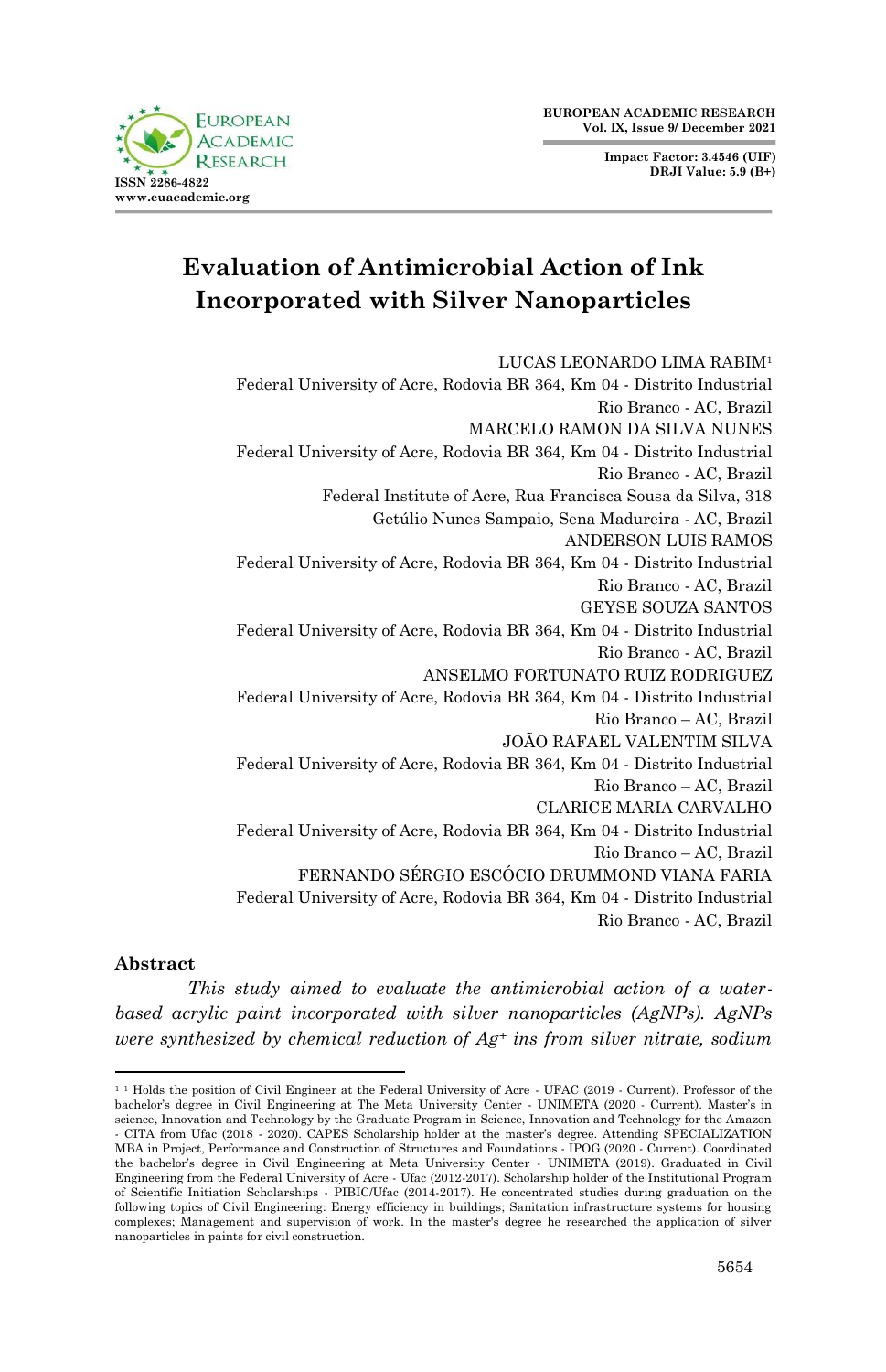*borohydride, as a reducing agent and sodium carboxymethylcellulose stabilizer (CMC) at concentrations 0.3% and 1.0%. The characterization occurred by UV-Vis spectrophotometry, dynamic light scattering technique (DlS), zeta size potential and field emission scanning electron microscopy (SEM-FEG). The antimicrobial action of the nanoparticles were evaluated by diffusion in pit agar against Escherichia coli, Klebsiella pneumoniae, Staphylococcus aureus, Streptococcus pneumoniae and Candida albicans. The ink was incorporated with AgNPs in the 10:03 (v/v) ratio of ink by the suspension of nanoparticles.*  Ink without adding AgNPs was used as control. Antimicrobial evaluations of *nanoparticles and additive inks were performed, respectively, by the method of diffusion in pit and disc agar against the microorganisms Escherichia coli, Klebsiella pneumoniae, Staphylococcus aureus, Streptococcus pneumoniae and Candida albicans. Nanoparticles with and without CMC 0.3% and 1.0% presented sizes around 100 nm as well as polydispersed solutions and high level of colloidal stability. The spherical shape of the nanoparticles is confirmed for synthesis without additional stabilizer and with CMC 1.0%, showing that the pacifying agent did not alter the nanoparticle shape. The antimicrobial activity of dispersions with silver nanoparticles at low concentrations was proven by well diffusion test against the bacteria Klebsiella pneumoniae, Staphylococcus aureus, Streptococcus pneumoniae and the fungus Candida albicans. The disc-diffusion test of the inks showed inhibition only for C. albicans in higher concentration.*

**Key Words:** Antimicrobial ink. Water-based paint. Silver nanoparticles.

## **INTRODUCTION**

The paints used in the internal and external environments of buildings in general, called architectural or real estate paints, are composed of resin, pigments, solvents and additives that, when applied to the substrate, form an opaque and adherent film with the objective of decorating the spaces and protecting the surfaces (FAZENDA, 2009). Real estate paints have great prominence in the paint sector in Brazil, representing 82.7% of the total volume produced in 2018 (ABRAFATI, 2020). At the present time, there is a demand for architectural paints with advanced antimicrobial properties due to new public health challenges.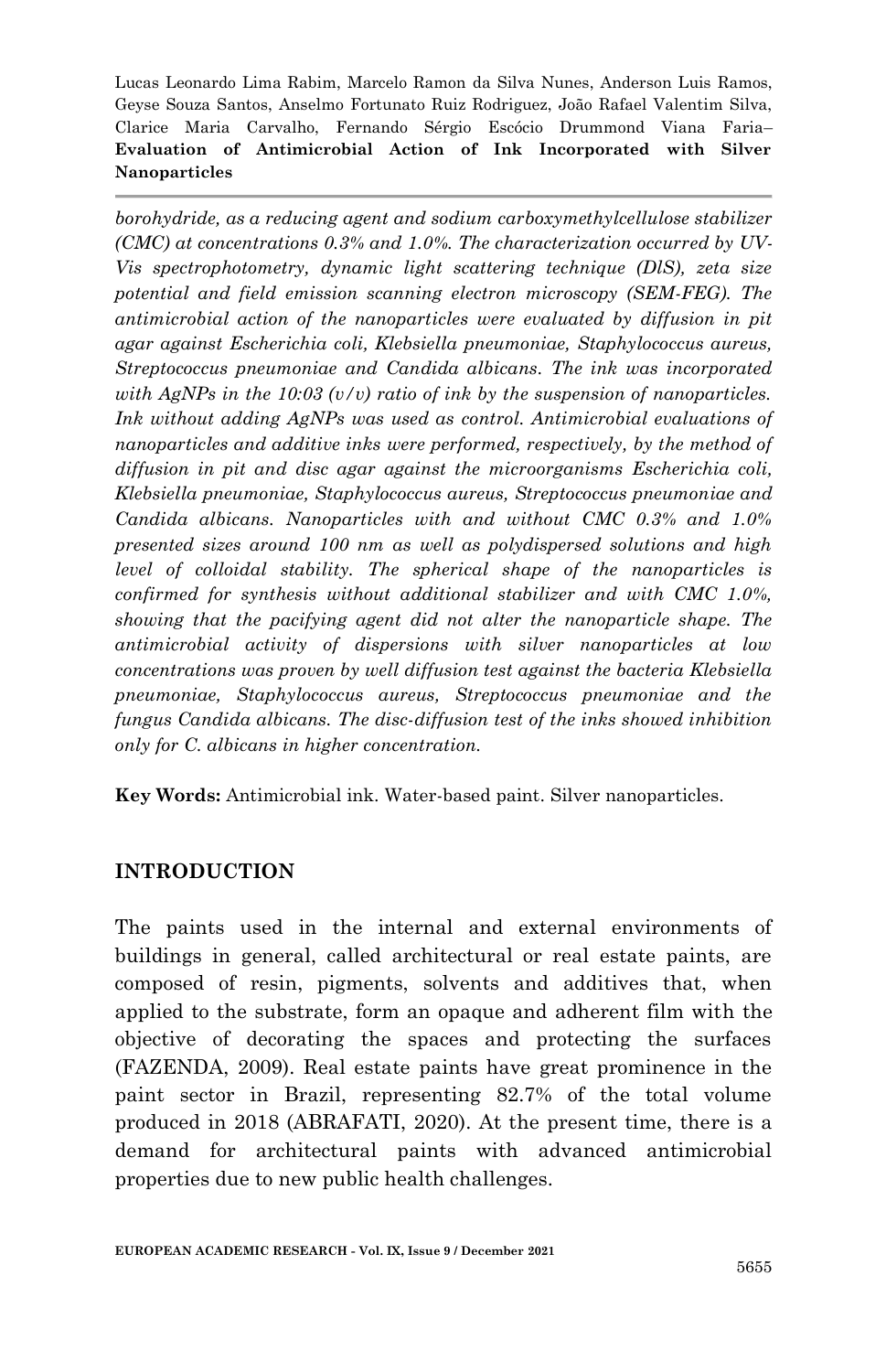The inadequate use of antibiotics and chemotherapy has resulted in the increase of microorganisms resistant to these drugs, making patients in health units, especially those in the Intensive Care Unit (ICU), more vulnerable to acquiring nosocomal infections and with higher mortality rates (ANDRADE; LEOPOLDO; HAAS, 2006; OLIVEIRA et al., 2010). A study of 638 patients treated in the ICU for a period of 12 months showed that 68 cases (12.98%) were identified with infection by multidrug-resistant bacteria and had a mortality rate of 50% (ANDRADE; LEOPOLDO; HAAS, 2006). In another group with 1,235 patients also treated in Brazilian ICUs, 761 (61.6%) had infection on the day of the study and a mortality rate of 37.6%, in addition, infected individuals had a significantly longer length of stay in the ICU and hospital than non-infected individuals (SILVA et al., 2012).

Resistant organisms present in hospital units are transmitted from person to person through the hands of health professionals, equipment used by the patient and contaminated surfaces in the health care environment, therefore, adequate disinfection of hospital surfaces is a way to prevent the spread of diseases (STRICH; PALMORE, 2017). These microorganisms have particularities that drive their contamination, such as viability for long periods of time, including on dry surfaces that make the transmission cycle longlasting (STRICH; PALMORE, 2017).

Another circumstance of risk to people's health is the formation of fungi on the surfaces of internal environments, which are prolonged by users in many situations. Fungi cause allergic, respiratory and infectious diseases through contact or inhalation of spores and mycotoxins, and are found adhered to the surface of materials or aerosolized and polluting the internal air (LI; YANG, 2004).

The advancement of nanotechnology and its application to improve the qualities of materials in general have made silver nanoparticles one of the most researched materials with a wide field of employability. These nanoparticles have interesting properties regarding chemical stability, malleability, flexibility, high electrical and thermal conductivity, catalytic activity, relatively low production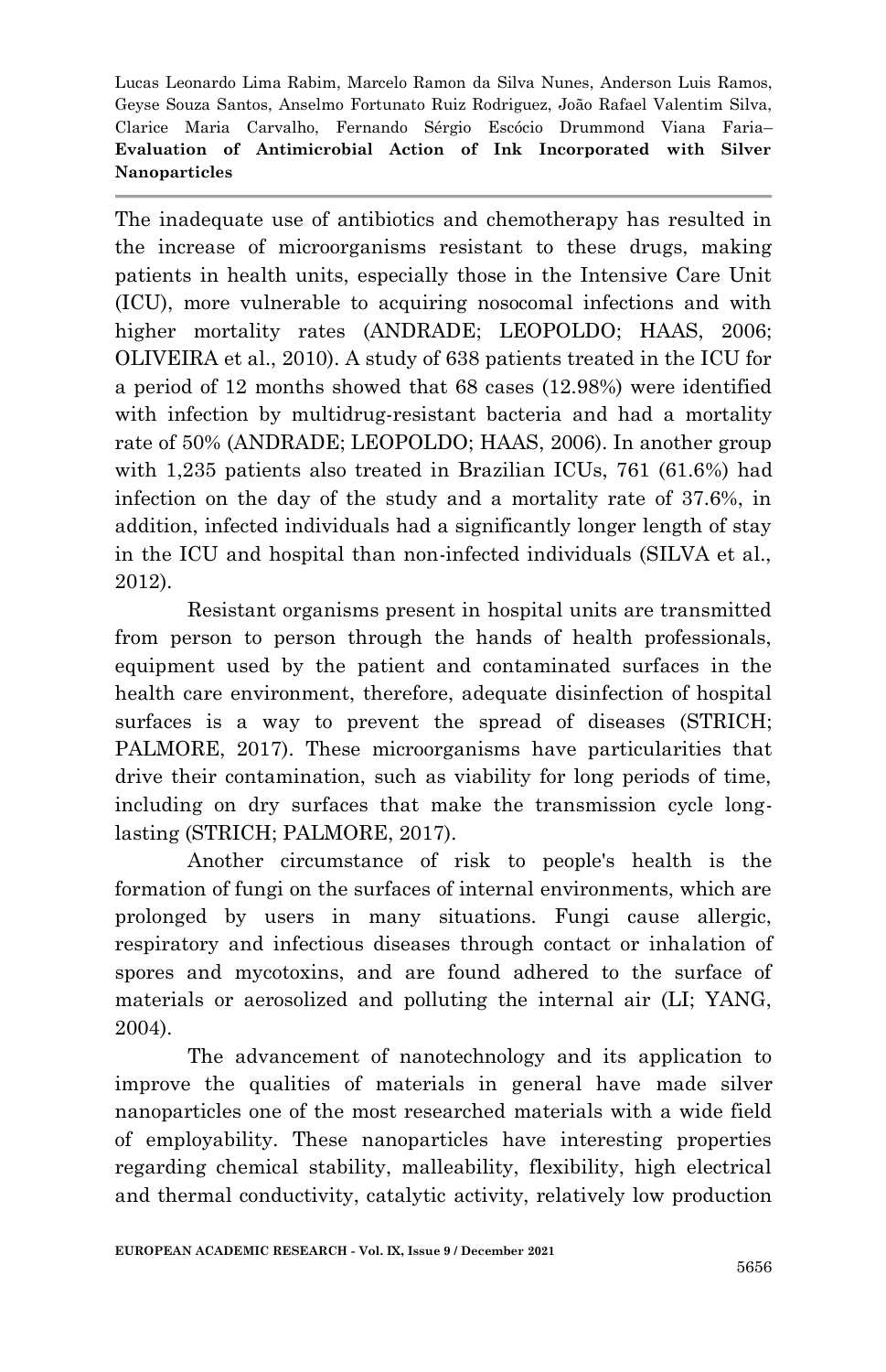cost and remarkable antimicrobial action against bacteria, viruses, fungi and protozoa (DURÁN, 2019).

The antibacterial action of silver nanoparticles can result in cellular inactivation, caused by the interaction of silver with the sulfur of proteins and amino acids, and inhibition of enzymatic activities, due to the interaction of silver ion released by nanoparticles with DNA phosphorus (DESHMUKH, 2018). Silver nanoparticles can also damage the bacterial membrane, through accumulation on its surface followed by penetration into bacteria, forming fossa, altering permeability and leaking bacterial content (ZHENG et al., 2018). In addition, severe cellular damage can be generated by oxygen-derived free radicals, Reactive Oxygen Species (ROS) (LEMIRE; HARISSON; TURNER, 2013).

Given the importance of the search for new biocides as additives in real estate paints to control disease transmission, this study aimed to evaluate the antimicrobial action of acrylic paint incorporated with silver nanoparticles.

## **MATERIALS AND METHODS**

## **Materials**

The synthesis of the nanoparticles employed the reagents silver nitrate (AgNO<sub>3</sub>) (Sigma-Aldrich), sodium borohydride (NaB (Aldrich) and the stabilizer carboxymethylcellulose sodium (CMC) (Zibo Hailan). Before the experiments, the entire glasshouse was cleaned with alcoholic potash and distilled water.

The ink used in the research is a Brazilian commercial product of standard acrylic type and brown matte color (chocolate), composed of resin based on aqueous dispersion of acrylic styrene copolymer, glycols, ethoxylated and carboxylated tensors, pigments free of heavy metals, inert loads and water. The ink has a specific weight of 1,350 to 1,450 g/cm<sup>3</sup>, volatile organic compounds (with the exception of water) at 15.5 g/L, viscosity between 95-105 UK and solids concentration by weight of 55-60%. Ultra purified water by the Gehaka Master System 2000 equipment was used as a solvent in ink synthesis and preparation solutions.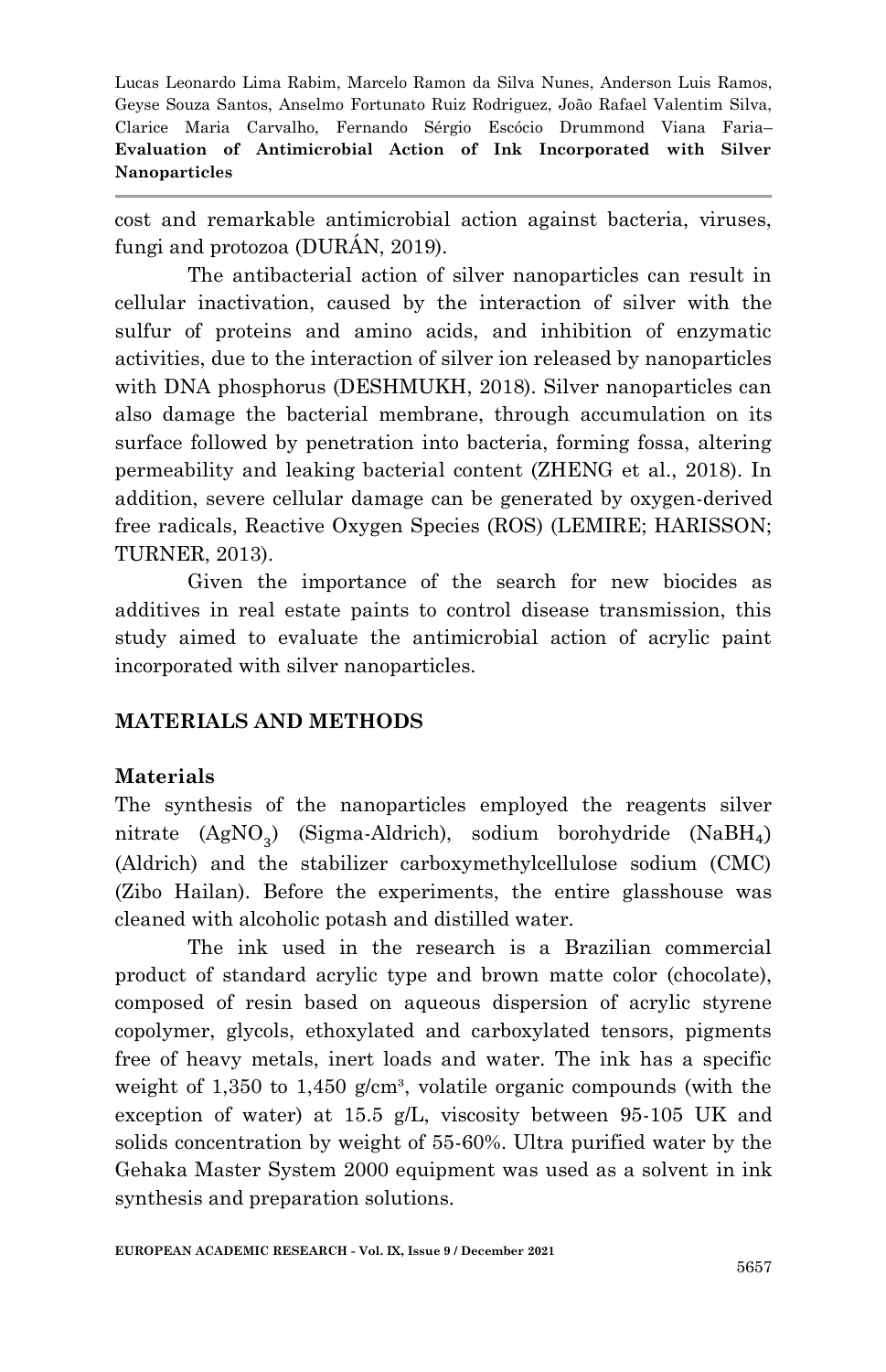# **Synthesis of AgNPs**

The process of synthesis of silver nanoparticles was performed by chemical reduction, according to Junior et al. (2012) and Solomon et al. (2007), in which silver nitrate  $(AgNO<sub>3</sub>)$  acts as the precursor material and sodium borohydride ( $N$ aB $H_4$ ) as the reducing agent.

Initially, a volume of 75 mL of solution with 0.002M concentration and 12.5 mL of 1.0% sodic carboxymethylcellulose (CMC) solution was added to a 250 mL Erlenmeyer. The container was placed in an ice bath for 15 minutes. Under vigorous magnetic agitation, silver was reduced with a drip of 25 mL of 0.001M solution in Erlenmeyer with and CMC. The synthesis occurred in triplicate to ensure its reproducibility.

# **Characterization of AgNPs**

The confirmation of the obtaining of the nanoparticles and the estimation of their sizes was made by the ultraviolet-visible spectra (UV-Vis) measured in the region of 300 to 600 nm by a UV-Vis spectrophotometer, Uv-1650PC model of Shimadzu.

The determination of the hydrodynamic diameter (Z-average), size distribution and polydispersivity index (PDI) of the nanoparticles were performed by the dynamic light scattering technique (DLS) with malvern's Zetasizer nano-ZS90, an equipment that also measured zeta potential for stability verification. These parameters measured by Zetasizer were performed in triplicate for each of the three prepared solutions.

For the analysis of the shape of the nanoparticles, images were generated by a JEOL JSM-7100F field emission scanning electron microscope (SV-FEG) with a Deben Gen5 transmitted electron detector (STEM) with electron acceleration voltage of 30 kV. The samples were deposited on 400 mesh copper mesh covered with carbon film.

# **Antimicrobial test of AgNPs**

The antimicrobial activity of the nanoparticles was determined by the well agar diffusion method, adapted from NCCLS (2003), against *bacteria Escherichia coli* (ATCC 25922), *Klebsiella pneumoniae* (ATCC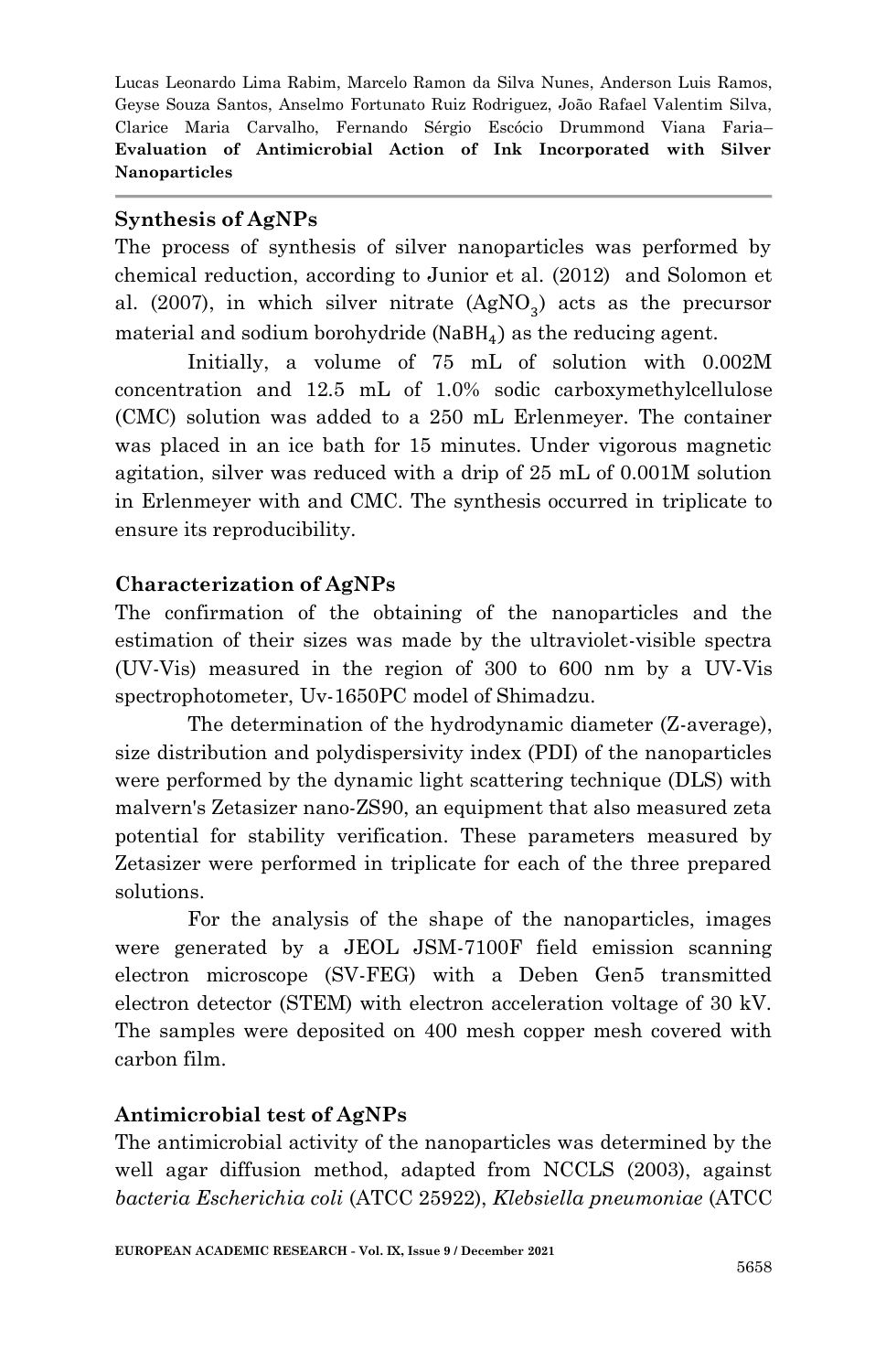4352), *Staphylococcus aureus* (ATCC 25923), *Streptococcus pneumoniae* (ATCC 49619) and against the fungus *Candida albicans* (ATCC 24433). The bacteria and *C. albicans* were cultured at 37 ºC in luria-bertani medium for 4 to 6 h and had turbidity adjusted on the Mc Farland scale at 0.5 for the bacteria and 1.0 for the fungus. Then, Petri dishes with Mueller Hinton or Sabouraud Dextrose agar were inoculated by a sterile swab with bacteria and C. *albicans,* respectively. With the aid of a mold, wells were made in petri dishes and filled with 20 μL and50 μL of silver nanoparticle suspensions. Then, these plates were incubated for 24 h in the greenhouse at 37 ºC. The solutions that showed inhibition around the well, had their halos measured in millimeters with the aid of a millimeter ruler. The tests were performed in triplicate.

# **Incorporation of nanoparticles in ink**

The addition of silver nanoparticles in water-based acrylic paint occurred at different concentrations so that it was possible to evaluate the effect of nanoparticles on the antimicrobial action of tinta. The determination of concentrations was defined in proportions of volume measurements, according to table 01. Given the synthesis route of the nanoparticles and the proportion of addition of the AgNPs solution, the amount of silver at concentration 02 is 5.53 μg/mL. Concentration 01 was defined as a blank sample, without the addition of nanoparticles.

| Sample                  | Composition         | Volume measurements |
|-------------------------|---------------------|---------------------|
| <b>Concentration 01</b> | Acrylic paint       |                     |
|                         | Water               | 03                  |
| <b>Concentration 02</b> | Acrylic paint       |                     |
|                         | Silver NPs Solution | 03                  |

**Table 01 - Concentrations a tested.**

## **Ink antimicrobial test**

The antimicrobial activity of the ink was determined by the disk agar diffusion method, according to NCCLS (2003), against *bacteria Escherichia coli* (ATCC 25922), *Klebsiella pneumoniae* (ATCC 4352), *Staphylococcus aureus* (ATCC 25923), *Streptococcus pneumoniae*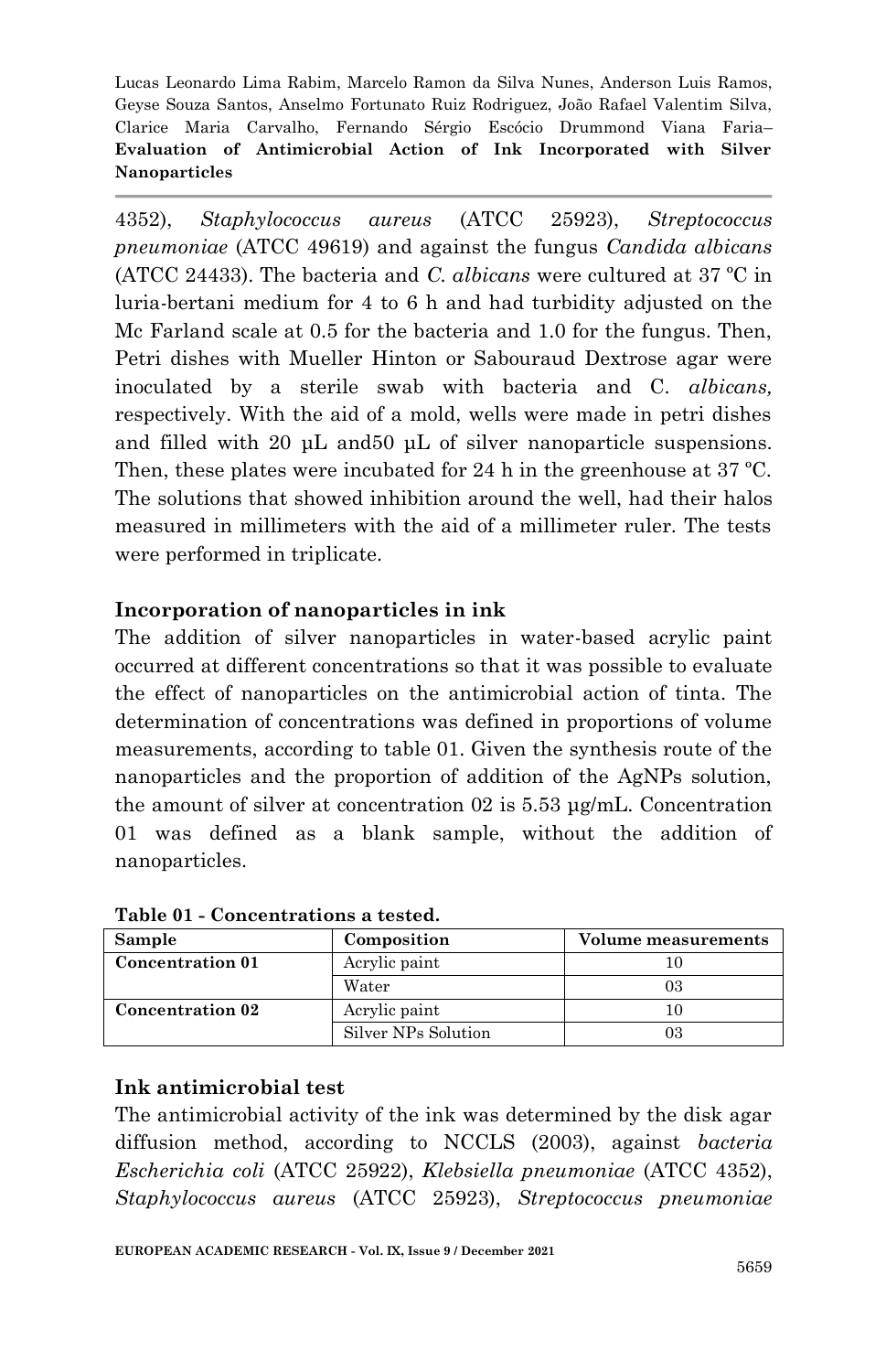(ATCC 49619) and against the fungus *Candida albicans* (ATCC 24433). The bacteria and *C. albicans* were cultured at 37 ºC in luriabertani medium for 4 to 6 h and had turbidity adjusted on the Mc Farland scale at 0.5 for the bacteria and 1.0 for the fungus. Then, Petri dishes with Mueller Hinton or Sabouraud Dextrose agar were inoculated by a sterile swab with bacteria and C. *albicans,* respectively. Paper discs of 6 mm in diameter received an aliquot of 50 μL of the ink at the tested concentration and, soon after, they were placed on the surface of the culture plates. These plates were incubated for 24 h in the greenhouse at 37 ºC. The solutions that showed inhibition around the discs had their halos measured in millimeters with the aid of a millimeter ruler. All tests were performed in quintuplicate.

#### **RESULTS AND DISCUSSION**

#### **Characterization of Silver Nanoparticles**

The UV-Vis spectra resulting from synthesized suspensions present maximum absorbance peaks at  $405.7 \pm 0.5$  nm, according to Figure 01. These values are characteristic of nanoparticles and confirm their formation. In addition, it is noticeable that the peaks have a width at half height higher, which is due to the high polydispersivity of the nanoparticles(AGNIHOTRI; MUKHERJI; MUKHERJI, 2014).

# **Figura 01 – Espectros de UV-Vis das triplacatas de nanopartículas de**



**EUROPEAN ACADEMIC RESEARCH - Vol. IX, Issue 9 / December 2021**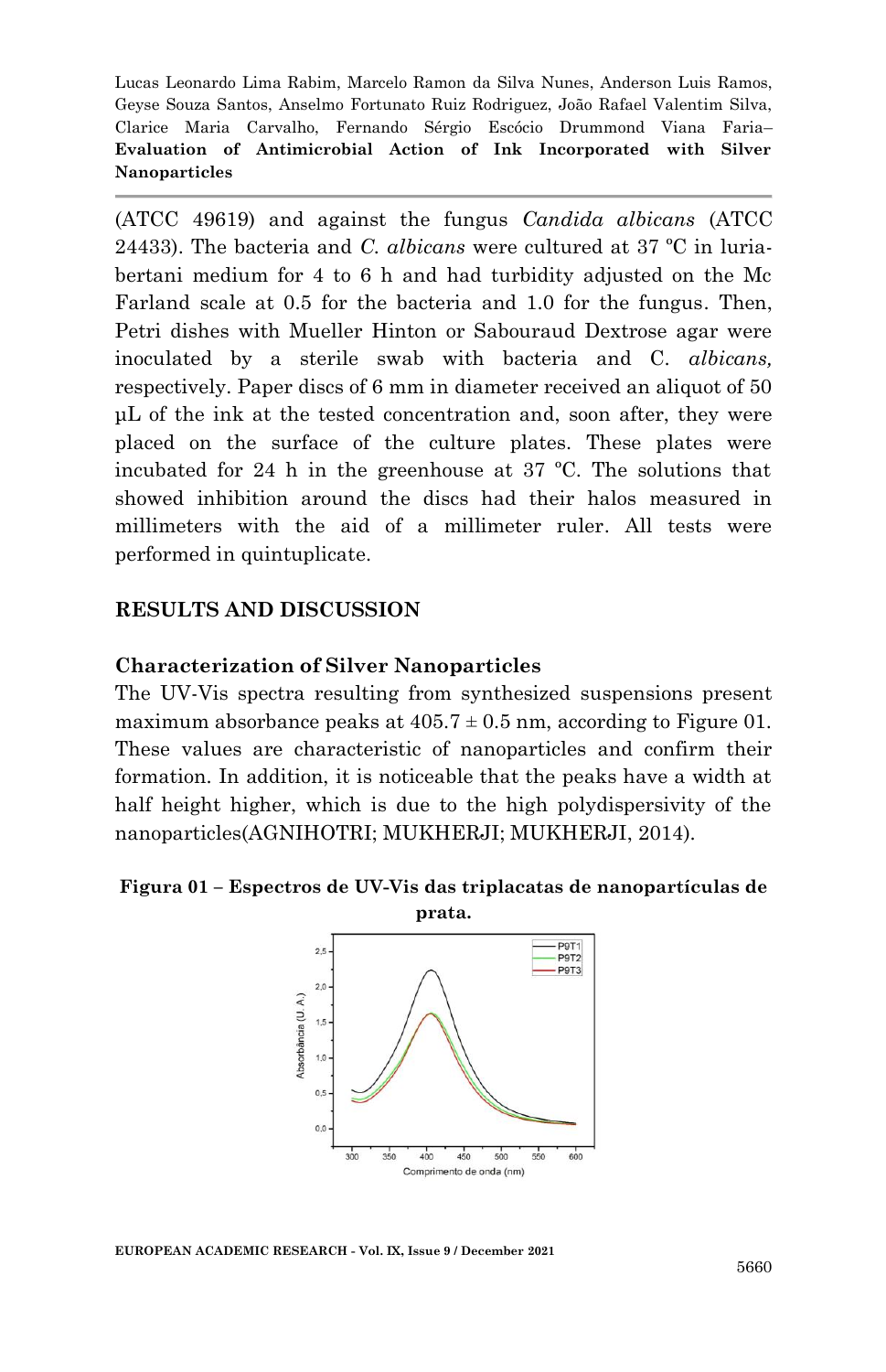The suspensions showed silver nanoparticles with a hydrodynamic diameter equal to  $113.2 \pm 22.1$  nm, but a considerable portion of this size may result from the CMC stabilizer layer. In studies in which the measurement of the size of polymer-stabilized nanoparticles was performed by Transmission Electron Microscopy (MET) and DLS, there was a considerable difference in the diameters measured in each, since met is capable of measuring only the metallic nucleus, while DLS includes polymeric coating (ARAGÃO, et al., 2016; HILEUSKAYA, et al., 2020).

The size distribution of the nanoparticles is irregular and polydisperse, as shown in Figure 02. The polydispersivity index varies between 0 and 1, with values close to 1 for polydispersed samples and close to 0 for monodisperses (KAUR; GOYAL; KUMAR, 2018). Reaffirming the UV-Vis analysis, the nanoparticles exhibited PDI equal to  $0.933 \pm 0.073$ .

**Figura 02 – Distribuição de tamanho medidas por DLS. b**



The samples produced a zeta negative potential of  $-59.1 \pm 5.7$  mV, suggesting an electrostatic stabilization by effect of the CMC stabilizer that coated the nanoparticles. According to TUAN et al.  $(2015)$ , zeta potential values greater than  $+30$  mV or less than  $-30$  mV represent a high colloidal stability, so nanoparticles stabilized with CMC are considerably stable.

The Image of Mev-FEG of the AgNPs, figure 03, shows its spherical shape, expected result for synthesis by chemical reduction of  $Ag^+$  from  $AgNO_3$  e NaBH<sub>4</sub>(JUNIOR et al., 2012; SOLOMON et al., 2007). Therefore, the stabilizer did not change the shape of the nanoparticles.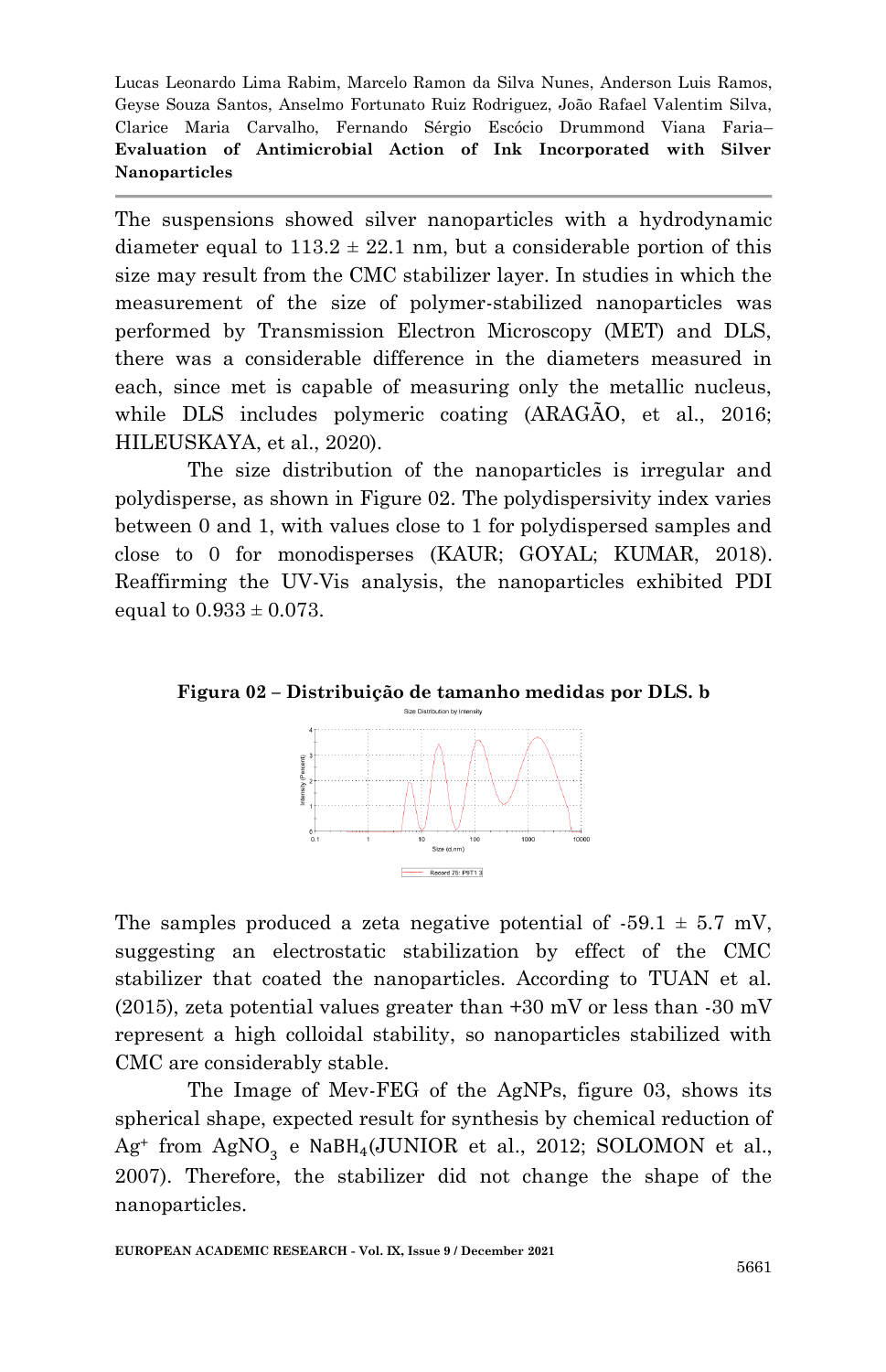



#### **Evaluation of antimicrobial activity of Silver Nanoparticles**

The verification of antimicrobial activity by well agar diffusion test resulted in the inhibition halos in table 02. It is noticed that by changing the volume between 20 μL and 50 μL of the solution of the same concentration of AgNPs, there is a different response for microorganisms, except for *E. coli* that did not present inhibition in any sample. The fungicide action of AgNPs was tested only with 20 μL of solution, which presented a halo of  $11.7 \pm 0.5$  mm.

| Table 02 - Values of the diameter of the inhibition zone of the AgNPs |
|-----------------------------------------------------------------------|
| on average a standard deviation $(mm)$ , wi = without inhibition.     |

| Microorganism            | 20 µL of solution | 50 µL of solution |
|--------------------------|-------------------|-------------------|
| Escherichia coli         | W1                | W1                |
| Klebsiella pneumoniae    | W1                | $9.3 \pm 0.9$     |
| Staphylococcus aureus    | $14.0 \pm 0.0$    | $5.3 \pm 3.8$     |
| Streptococcus pneumoniae | $6.7 \pm 4.7$     | $12.7 \pm 3.8$    |
| Candida albicans         | $11.7 \pm 0.5$    | -                 |

## **Evaluation of antimicrobial activity of ink with AgNPs**

The results of the ink diffusion disc test are in table 03. Commercial water-based acrylic paint without the addition of nanoparticles (concentration 01) showed no injunction against microorganisms. Concentration 02 showed inhibition for *Candida albicans* (figure 04).

#### **Table 03 - Values b standard deviation (mm). wi = without inhibition.**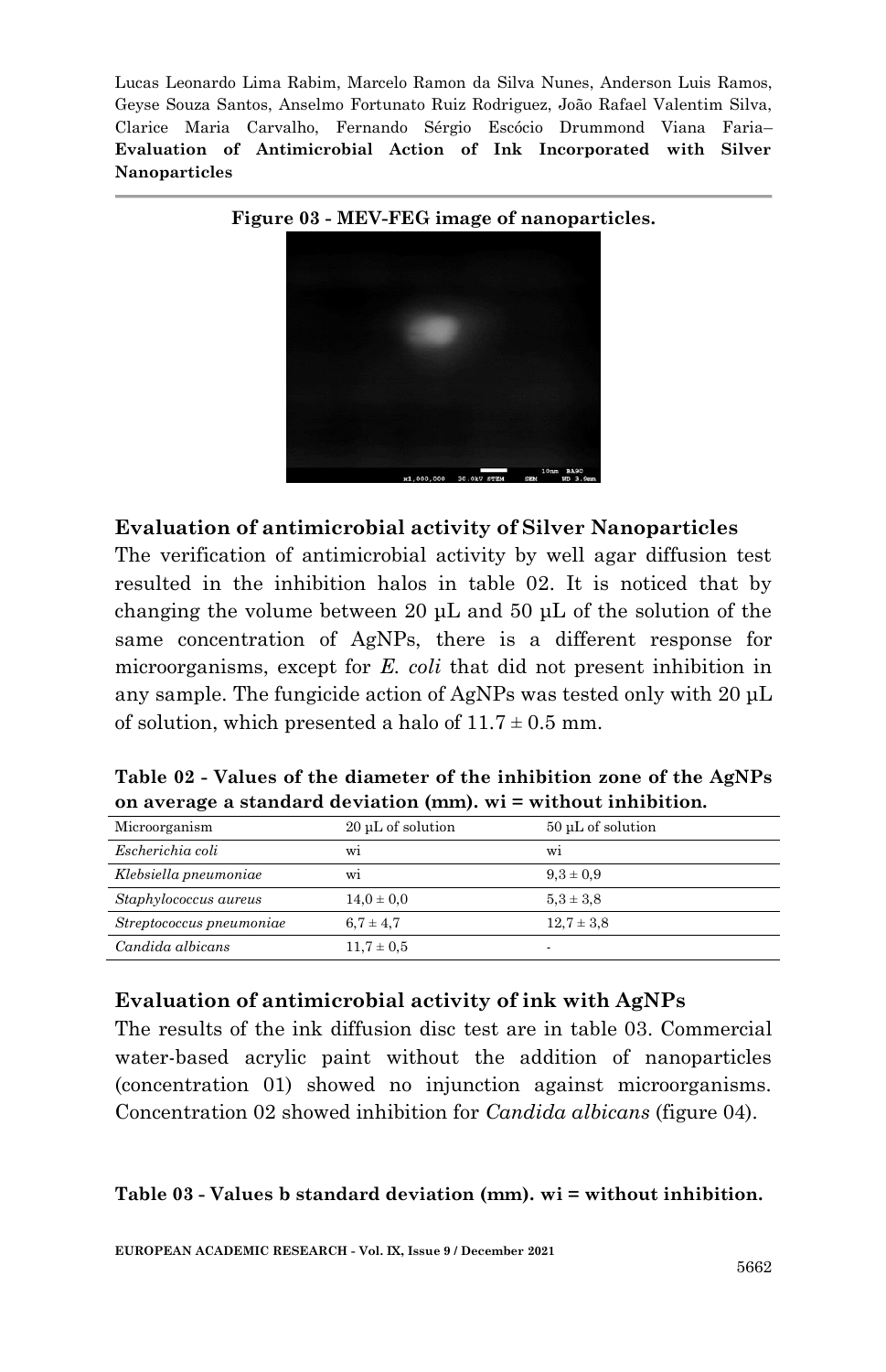| Sample           | Escherichia<br>coli | Klebsiella<br>$p$ neumoniae | Staphylococcus<br>aureus | <i>Streptococcus</i><br>$p$ neumoniae | Candida<br>albicans |  |
|------------------|---------------------|-----------------------------|--------------------------|---------------------------------------|---------------------|--|
| Concentration 01 | W1                  | W1                          | W1                       | W1                                    | W1                  |  |
| Concentration 02 | W1                  | W1                          | W1                       | W1                                    | $6.4 \pm 1.5$       |  |

|                  |  |  |  | Figure $04$ - Diffusion disk test for concentration 02 against C. |  |  |
|------------------|--|--|--|-------------------------------------------------------------------|--|--|
| <i>acbicans.</i> |  |  |  |                                                                   |  |  |



In the study by Holtz et al. (2012) when analyzing the antibacterial activity of commercial water-based ink added in 1% (m/v) of nanostructured silver vanadate, it was clearly verified the formation of an inhibition halo around the glass plate painted contra *Staphylococcus aureus* Methicillin-Resistant. It is important to highlight that the silver concentration used in the formulation of paints was low, being 5.53 μg/mL for the concentration 02. The addition by Holtz et al. (2012) additive (1g/100mL) represents a concentration approximately 2,000 times higher than that tested in this work.

The growth of microorganisms *Listeria monocytogenes, Salmonella senftenberg, Pseudomonas aeruginosa, Staphylococcus aureus, Bacillus subtilis* and *Aspergillus niger* were significantly inhibited in additive PVA latex ink, with silver NPs partially coating zinc oxide NPs at concentrations 0.15% and 0.30%(TORNERO et al., 2018). Fiori et al. (2017) also obtained excellent antimicrobial activity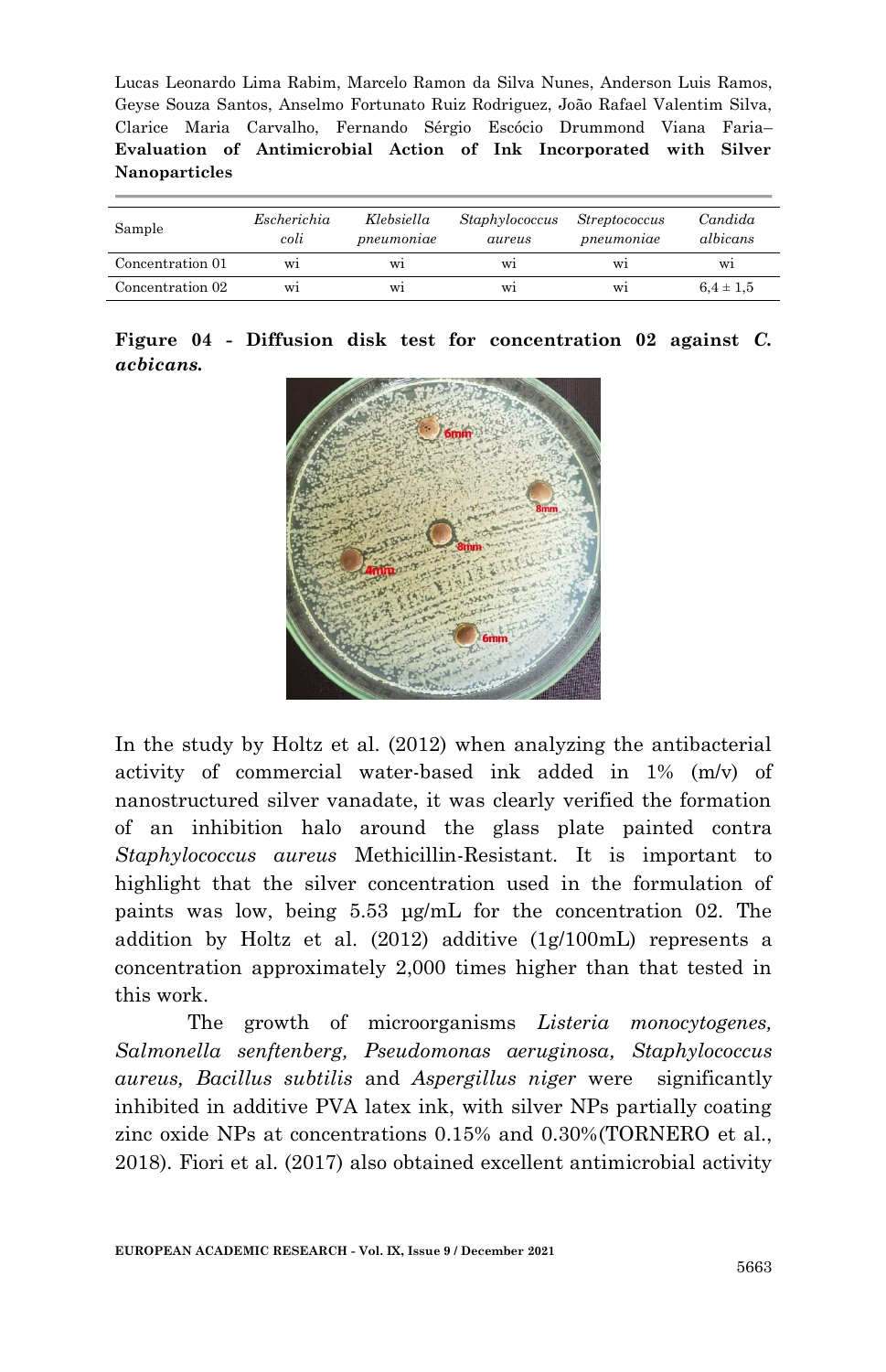*against Staphylococcus aureus* and *Escherichia coli* in acrylic paints additive in 0.4%, 0.8% and 1.2% zinc oxide nanoparticles.

The fungal bioresistance of water-based acrylic paint with silver nanoparticles showed higher efficiency at higher concentrations of nanoparticles, in addition, there was no inhibition halo around the painted glass, indicating the absence of leaching of the material (BELLOTTI et al., 2015). Thus, new ink formulations with higher concentrations of synthesized silver nanoparticles should be performed, since these nanoparticles showed growth inhibition against microorganisms *K. pneumoniae, S. aureus, S. pneumoniae* and *C. albicans*.

# **CONCLUSION**

The nanoparticles with and without CMC 0.3% and 1.0% presented sizes around 100 nm as well as polydispersed solutions and high level of colloidal stability. The spherical shape of the nanoparticles is confirmed for synthesis without additional stabilizer and with CMC 1.0%, showing that the stabilizer did not alter the nanoparticle format. The antimicrobial activity of suspensions with silver nanoparticles coated with CMC at low concentrations was proven by well diffusion test against the bacteria Klebsiella pneumoniae, Staphylococcus aureus, Streptococcus pneumoniae and the fungus Candida albicans. Escherichia coli showed no inhibition in the tested concentration. The two concentrations of formulated inks were tested against these same microorganisms, in which inhibition halo was only formulated for C. albicans at concentration 02.

#### **Acknowledgements**

We thank the Coordination for the Improvement of Higher Education Personnel (CAPES) for the master's scholarship.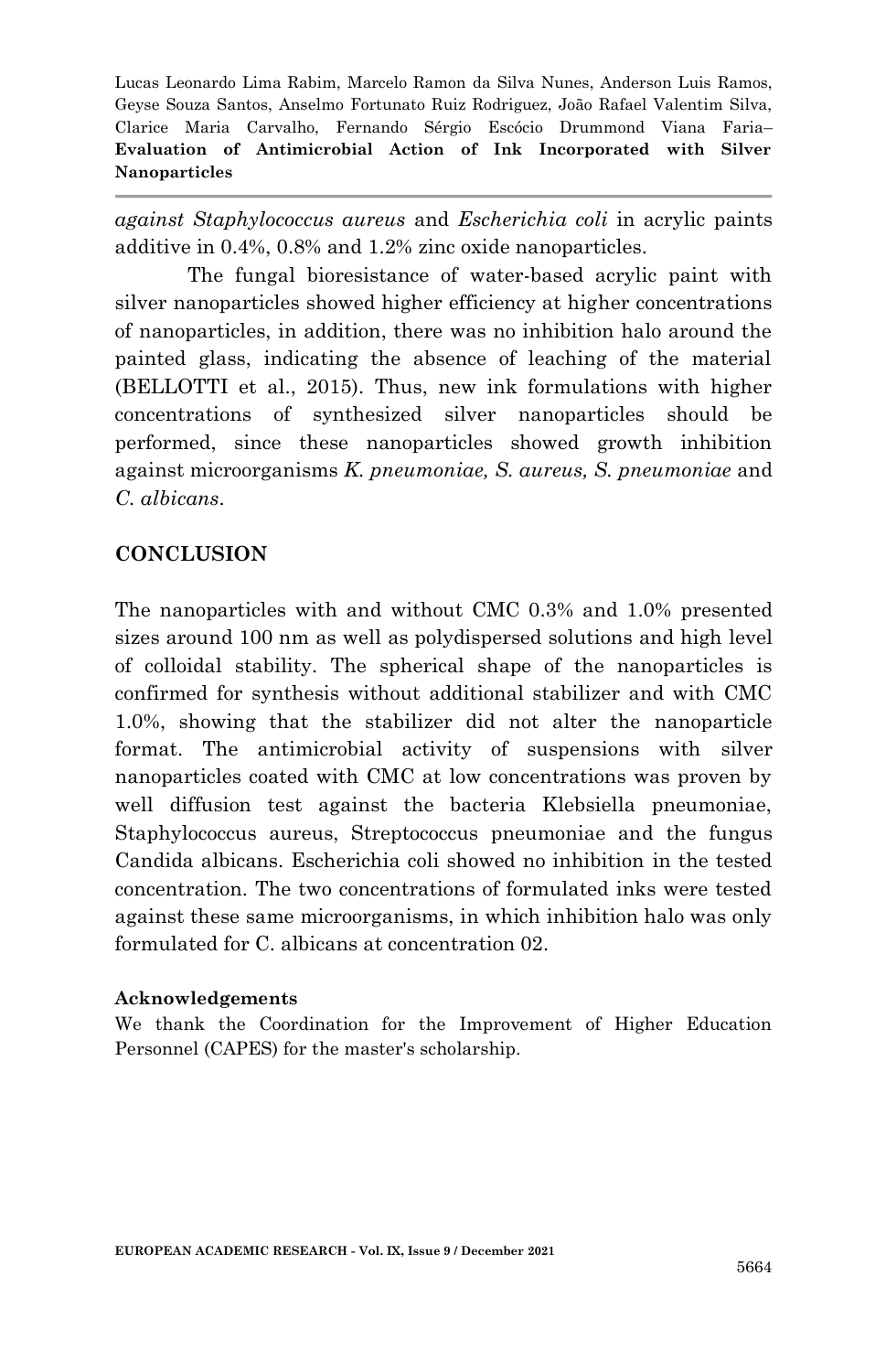#### **BIBLIOGRAPHIC REFERENCES**

ABRAFATI. O setor de tintas no Brasil. Disponível em: < https://www.abrafati.com.br/o-setor-detintas-no-brasil/>. Acesso em 19 jan. 2020.

AGNIHOTRI, S.; MUKHERJI, S.; MUKHERJI, S. Size-controlled silver nanoparticles synthesized over the range 5–100 nm using the same protocol and their antibacterial efficacy. **RSC Advances**, v. 4, p. 3974-3983, 2014.

ANDRADE, D.; LEOPOLDO, V. C.; HAAS, V. J. Ocorrência de Bactérias Multiresistentes em um Centro de Terapia Intensiva de Hospital Brasileiro de Emergências. **Revista Brasileira Terapia Intensiva**, v. 18, n. 1, p. 27-33, 2006.

ARAGÃO, A. P.; OLIVEIRA, T.M.; QUELEMES, P.V.; PERFEITO, M. L. G.; ARAÚJO, M. C.; SANTIAGO, J. A. S.; CARDOSO, V. S.; QUARESMA, P.; LEITE, J. R. S. A.; SILVA, D. A. Green synthesis of silver nanoparticles using the seaweed Gracilaria birdiae and their antibacterial activity. **Arabian Journal of Chemistry**, p. 1-7, 2016.

BELLOTTI, N.; ROMAGNOLI, R.; QUINTERO, C.; DOMÍNGUEZ-WONG, C.; RUIZ, F.; DEYÁ, C. Nanoparticles as antifungal additives for indoor water borne paints. **Progress in Organic Coatings**, v. 86, p. 33–40, 2015.

DESHMUKH, S. P.; PATIL, S.M.; MULLANI, S.B.; DELEKAR, S.D. Silver nanoparticles as an effective disinfectant: A review. **Materials Science & Engineering C**, p. 1–12, 2018.

DURÁN, N.; ROLIM, W. R.; DURÁN, M.; FÁVARO, W. J.; SEABRA, A. B. Nanotoxicologia de nanopartículas de prata: toxicidade em animais e humanos. **Química Nova**, v. 42, n. 2, p. 206–213, 2019.

FAZENDA, J. M. R. **Tinta: ciência e tecnologia**. 4. ed. São Paulo: Blucher, 2009.

FIORI, J. J.; SILVA, L.L.; PICOLLI, K.C.; TERNUS, R.; ILHA, J.; DECALTON, F.; MELLO, J.M.M.; RIELLA, H.G.; FIORI, M.A. Zinc Oxide Nanoparticles as Antimicrobial Additive for Acrylic Paint. **Materials Science Forum**, v. 899, p. 248-253, 2017.

HILEUSKAYA, K. LADUTSKA, A.; KULIKOUSKAYA, V.; KRASKOUSKI, A.; NOVIK, G.; KOZEROZHETS, I.; KOZLOVSKIY, A.; AGABEKOV, V. 'Green' approach for obtaining stable pectin-capped silver nanoparticles: physico-chemical characterization and antibacterial activity. **Colloids and Surfaces A: Physicochemical and Engineering Aspects**, v. 585, 2020.

HOLTZ, R. D.; LIMA, B. A.; FILHO, A. G. S.; BROCCHI, M.; ALVES, O. L. Nanostructured silver vanadate as a promising antibacterial additive to water-based paints. **Nanomedicine: Nanotechnology, Biology, and Medicine**, v. 8, n. 6, p. 935–940, 2012.

JUNIOR, M. A. M. SANTOS, L. S. S.; GONÇALVES, M. C.; NOGUEIRA, A. F. Preparação de nanopartículas de prata e ouro: um método simples para a introdução da nanociência em laboratório de ensino. **Quimica Nova**, v. 35, n. 9, p. 1872–1878, 2012

KAUR, A.; GOYAL, D.; KUMAR, R. Surfactant mediated interaction of vancomycin with silver nanoparticles. **Applied Surface Science**, v. 449, p. 23–30, 2018.

LEMIRE, J. A.; HARRISON, J. J.; TURNER, R. J. Antimicrobial activity of metals: mechanisms, molecular targets and applications. **Nature Reviews**, v. 11, p. 371-384, 2013.

LI, D.-W.; YANG, C. S. Fungal Contamination as a Major Contributor to Sick Building Syndrome. **Advances in Applied Microbiology**, v. 55, p. 31–112, 2004.

NCCLS. **Performance Standards for Antimicrobial Disk Susceptibility Tests; Approved Standard — Eighth Edition**. NCCLS document M2-A8. v. 23, n.1, 2003.

OLIVEIRA, A. C.; SILVA, R. S.; DÍAZ, M. E. P.; IQUIAPAZA, R. A. Resistência bacteriana e mortalidade em um centro de terapia intensiva. **Revista Latino-americana de Enfermagem**, v. 18, n. 6, p. 1-10, 2010.

SILVA, E.; JUNIOR, L. D.; FERNANDES, H. S.; MORENO, R.; VINCENT, J. Prevalência e desfechos clínicos de infecções em UTIs brasileiras: subanálise do estudo EPIC II. **Revista Brasileira de Terapia Intensiva**, v. 24, n. 2, p. 143–150, 2012.